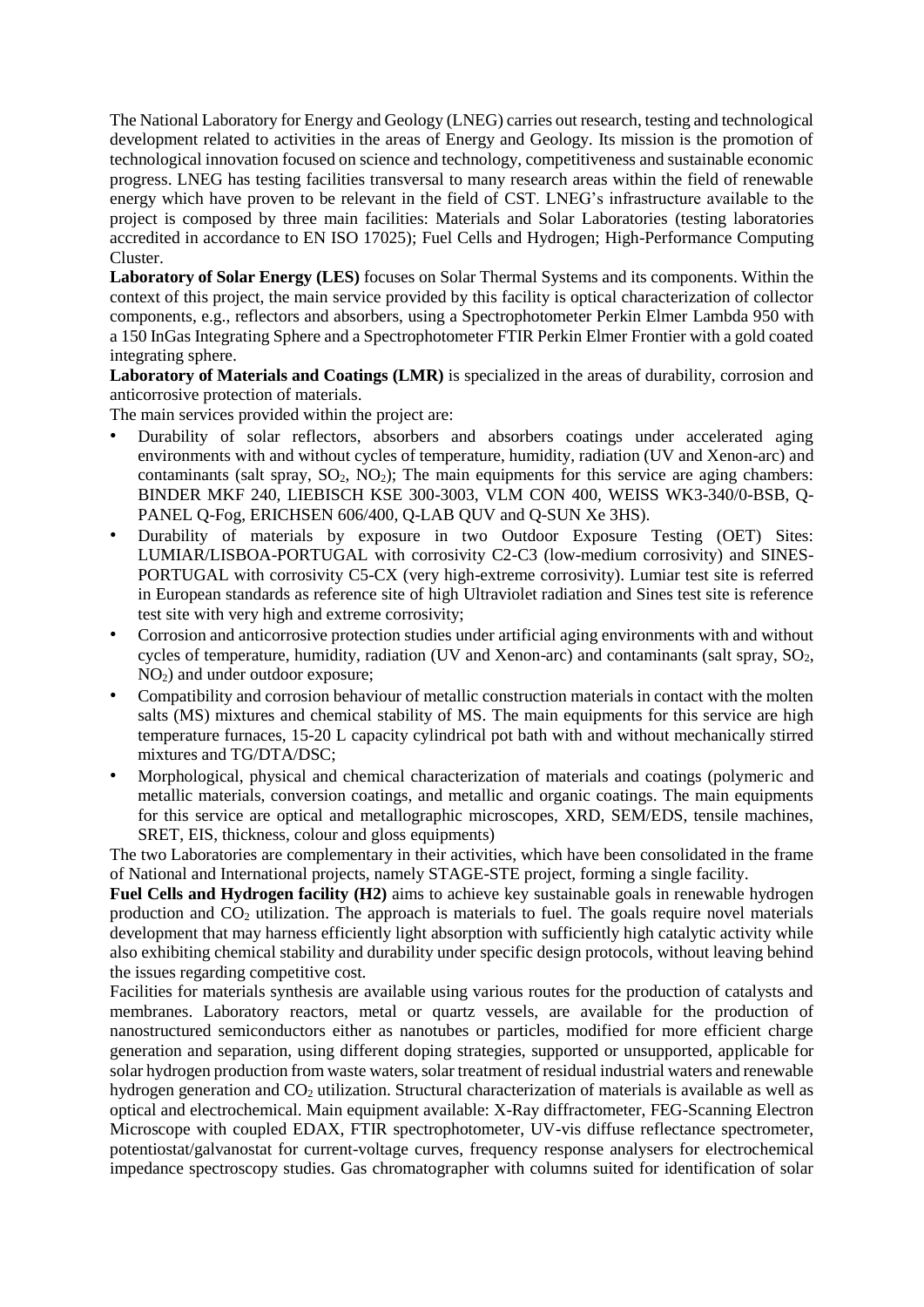fuels. Development of modified membranes and separators is pursued as well as their characterization and evaluation of their conducting properties. Equipment available includes vacuum oven, membrane coater, temperature and pressure control press, cell facilities for evaluating conductivity using electrochemical impedance.

A **High-Performance Computing (HPC) Cluster** is also available at LNEG. The HPC Cluster capabilities are very interesting for a non-IT facility/infrastructure, considering the 96 computation cores, the 768 GB of RAM, the 32 TB for storage and a Infiniband (56 Gb/s) communication infrastructure among nodes for MPI computation.

Naturally, this resource is dependent on the applications packages' available or to be available but at the moment it's mainly devoted to Concentrated Solar Power, namely Thermal Energy Storage problems. However, within the scope of the project it will be available to other areas of CST research.

The main services provided within the project are:

- Computer fluid dynamics (CFD) simulation;
- Simulation of transient systems (including CST plants and components);
- Optical simulation of solar concentrating systems using ray-tracing;
- Computing time for user developed software.

These services are based on existing commercial and open source software such as an ANSYS Package for CFD; TRNSYS and Tonatiuh. Additionally, users may use their in-house developed software.

The main areas of research supported by the infrastructure are the following:

## • **Materials and Solar Laboratories**

- Durability of materials for CST technology (reflectors and metallic materials in contact with molten salts at high temperature);
- Durability of materials for solar thermal collectors;
- Anticorrosive protection systems for different environments and different industrial sectors.

## • **Fuel Cells and Hydrogen Facility**

- Solar treatment of residual industrial waters;
- Solar Hydrogen generation from waste waters;
- CO<sub>2</sub> reduction to fuels and feedstocks.
- **High-Performance Computing Cluster**
	- Thermal energy storage (TES) systems;
	- Solar Thermal Systems designed for power production (STE) or for solar heat application in industrial processes (SHIP);
	- Optical simulation of solar concentrating systems.

## Services currently offered by the infrastructure:

In the present proposal it was decided to focus on three main facilities:

- Materials and Solar Laboratories;
- Fuel Cells and Hydrogen facility;
- High Performance Computing Cluster.

These facilities can offer several services in the frame of CST, most notably:

- Optical characterization of reflectors and absorbers;
- Durability of solar reflectors, absorbers and absorbers coatings under accelerated ageing and natural exposure;
- Compatibility and corrosion behaviour of metallic construction materials in contact with molten salts mixtures and chemical stability of molten salts mixtures;
- Morphological, physical and chemical characterization of materials and coatings;
- Computation in High-Performance Computing Cluster.

LNEG has participated in the STAGE-STE project and in the frame of the mobility programme of this project received the visits of researcher from other institutions. Within this framework LNEG received a total of 6 foreign researchers and students for a total of approximately 29 person-weeks. The countries of origin of these researchers were Spain, Switzerland, Italy and Brazil. Activities ranged from